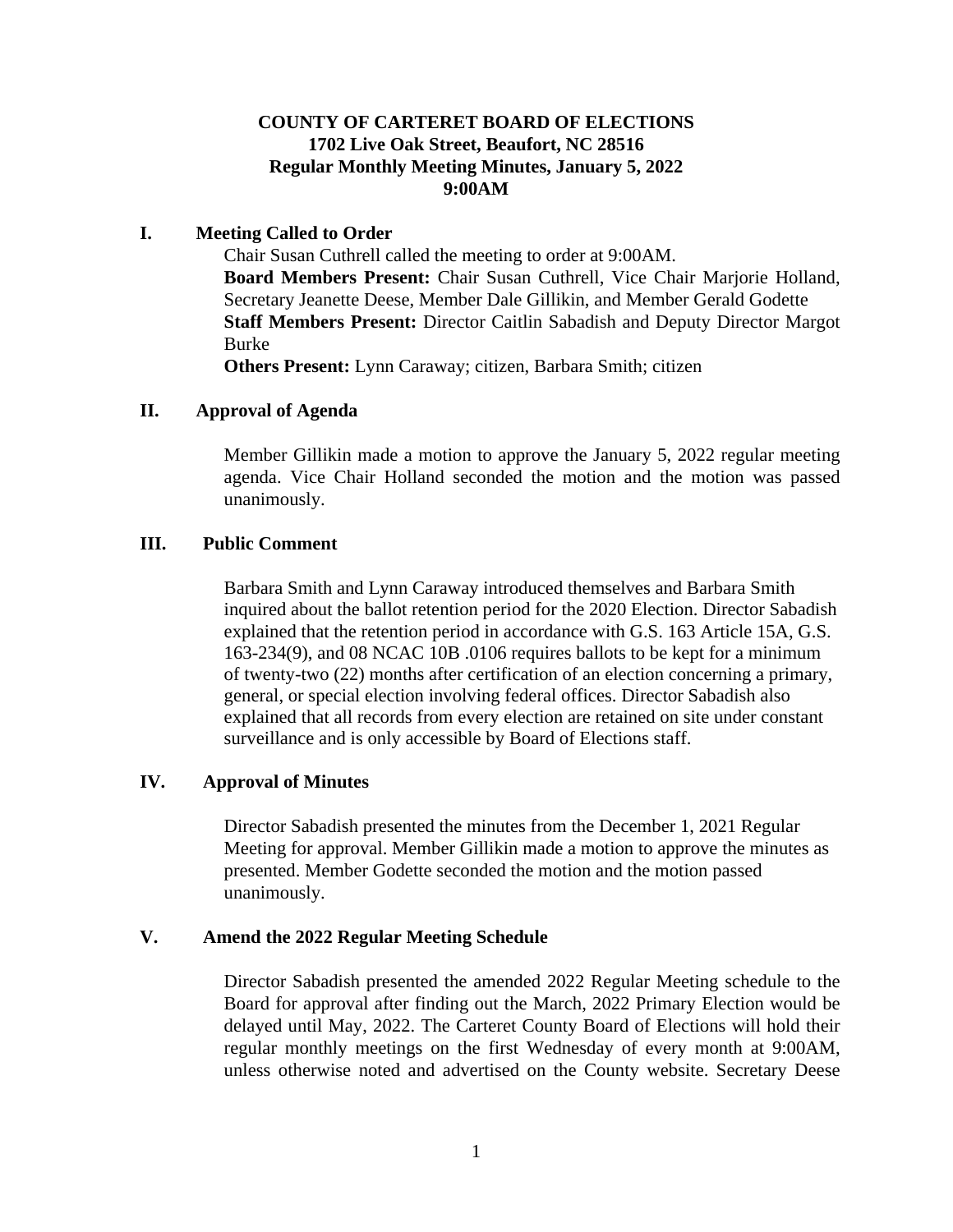made a motion to approve the 2022 Regular Meeting schedule as amended. Vice Chair Holland seconded the motion and the motion passed unanimously.

#### **VI. Evaluation of precincts as a result of redistricting**

Director Sabadish presented data showing population changes in each precinct after redistricting changes had been made. Data sets from November 17, 2021 (before redistricting changes were made) and from December 21, 2021 (after redistricting changes were made) were compared to asses any population changes that occurred as a result of local redistricting. After analyzing the data, Director Sabadish found that the increases or decreases in population were minimal and could be contributed to the fluctuation of voter registration. Director Sabadish recommended that the changes in data do not justify or support any modifications of precinct jurisdictions. The Board concurred with these findings and no formal action was required by the Board.

#### **VII. Director's Report**

a. Delayed Primary Election, Update

Director Sabadish explained that Supreme Court postponed the March, 2022 Primary Election until May, 2022 due to lawsuits concerning Statewide redistricting changes. With this, a new One-Stop plan will need to be approved for the May, 2022 Primary Election and the Board will need to take formal action to approve a new plan in February, 2022. Secretary Deese expressed her concerns about precinct official recruitment in the Summer months and staffing for the May, 2022 Primary. Deputy Director Burke assured the Board that contact has already been made with the precinct officials for planning purposes and additional correspondence for precinct official training will be sent out soon. Deputy Director Burke also confirmed that precinct official recruitment is ongoing and she is confident that we will have enough precinct officials to staff the election.

b. Candidate Filing, Update

Director Sabadish reiterated that candidate filing for the 2022 Primary Election has been suspended until further notice by N.C. Supreme Court Order No. 413P21 after three (3) days of filing. At this time dates for the new filing period have not been set and we are unsure if the filing period will continue where it left off, or begin new to include a full filing period. Any candidate whose filing has been accepted by the State Board of Elections or any county board of elections, that candidate "will be deemed to have filed for the same office" in the May primary, subject to any court rulings that could impact that candidate's eligibility, according to the Supreme Court order. Any candidate that wishes to withdraw their notice of candidacy will have the opportunity to do so when the filing period reopens and any individual who withdraws their candidacy is free to file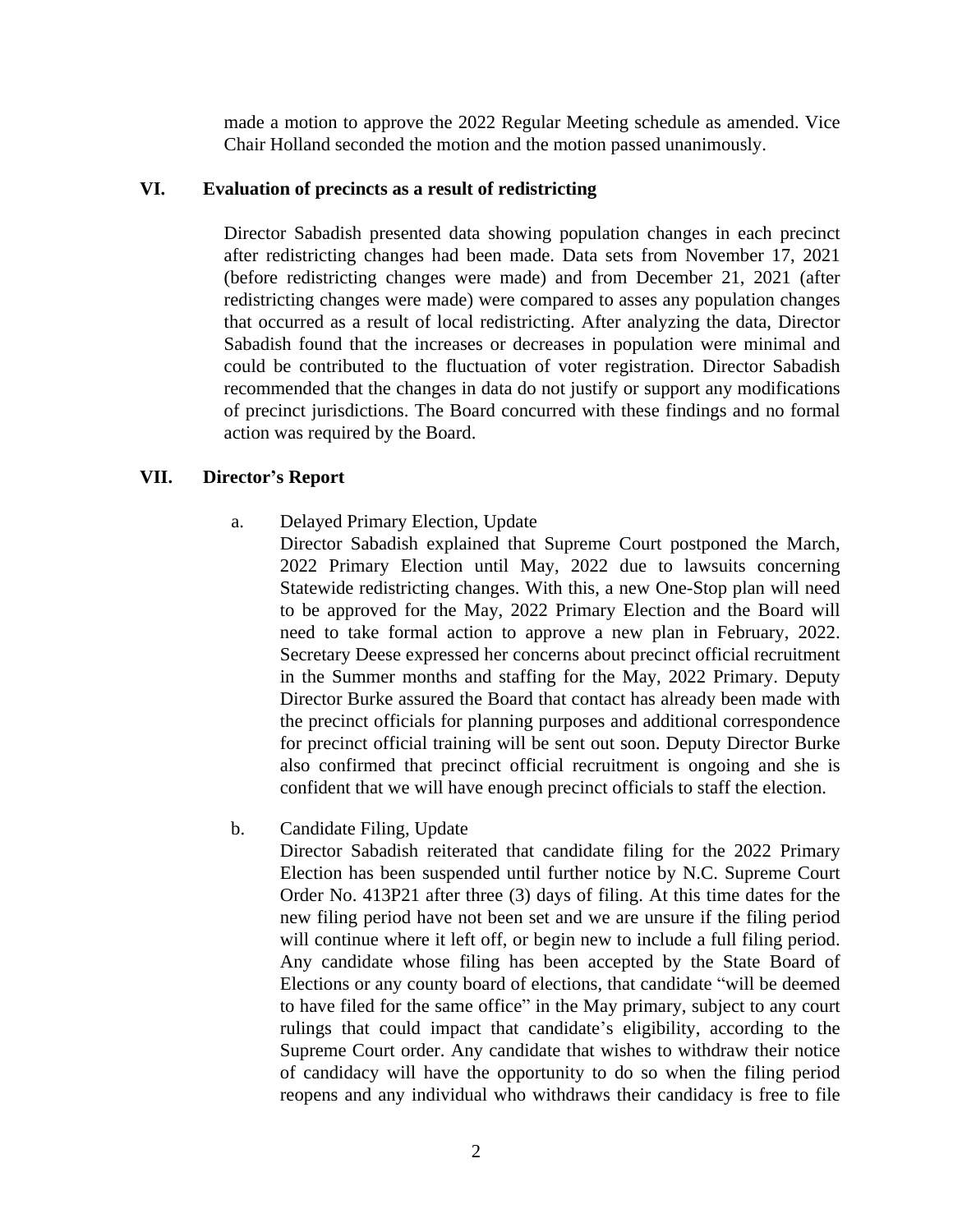for any other office for which they are eligible during the reopened filing period. Director Sabadish provided the Board with the list of candidates who have filing for office up to this point and will keep the Board updated as she gets additional information.

c. Precinct Official, Update

Deputy Director Burke explained that correspondence will be sent to the precinct officials the first or second week of March, as training will begin the end of March. A letter and a card will be sent out to gauge precinct official interest and inform them of training sign ups.

d. List of Important Dates, Update Director Sabadish presented an updated list of important dates to the Board to accommodate the delayed 2022 primary election and noted that the list is subject to change and will be updated mid-year.

### **VIII. Board Comments**

Chair Cuthrell opened the floor for Board comments. No formal action was required by the Board.

#### Member Godette

Member Godette thanked the staff for their great work and wished everyone a happy new year.

#### **Secretary Deese**

Secretary Deese thanked staff for their hard work and expressed her appreciation.

#### Dale Gillikin

Member Gillikin thanked the staff for their hard work and noted that there is a slow increase in voter registration numbers.

#### Vice Chair Holland

Vice Chair Holland thanked staff for their hard work. She also noted that experienced precinct officials should present topics during training and encouraged staff to introduce other speakers during the training sessions. Staff agreed that this would be a benefit and improvement to the training sessions and agreed to reach out to the precinct officials.

#### Chair Cuthrell

Chair Cuthrell thanked staff and expressed her hope that some experienced precinct officials will be interested in getting involved with assisting to teach the training classes.